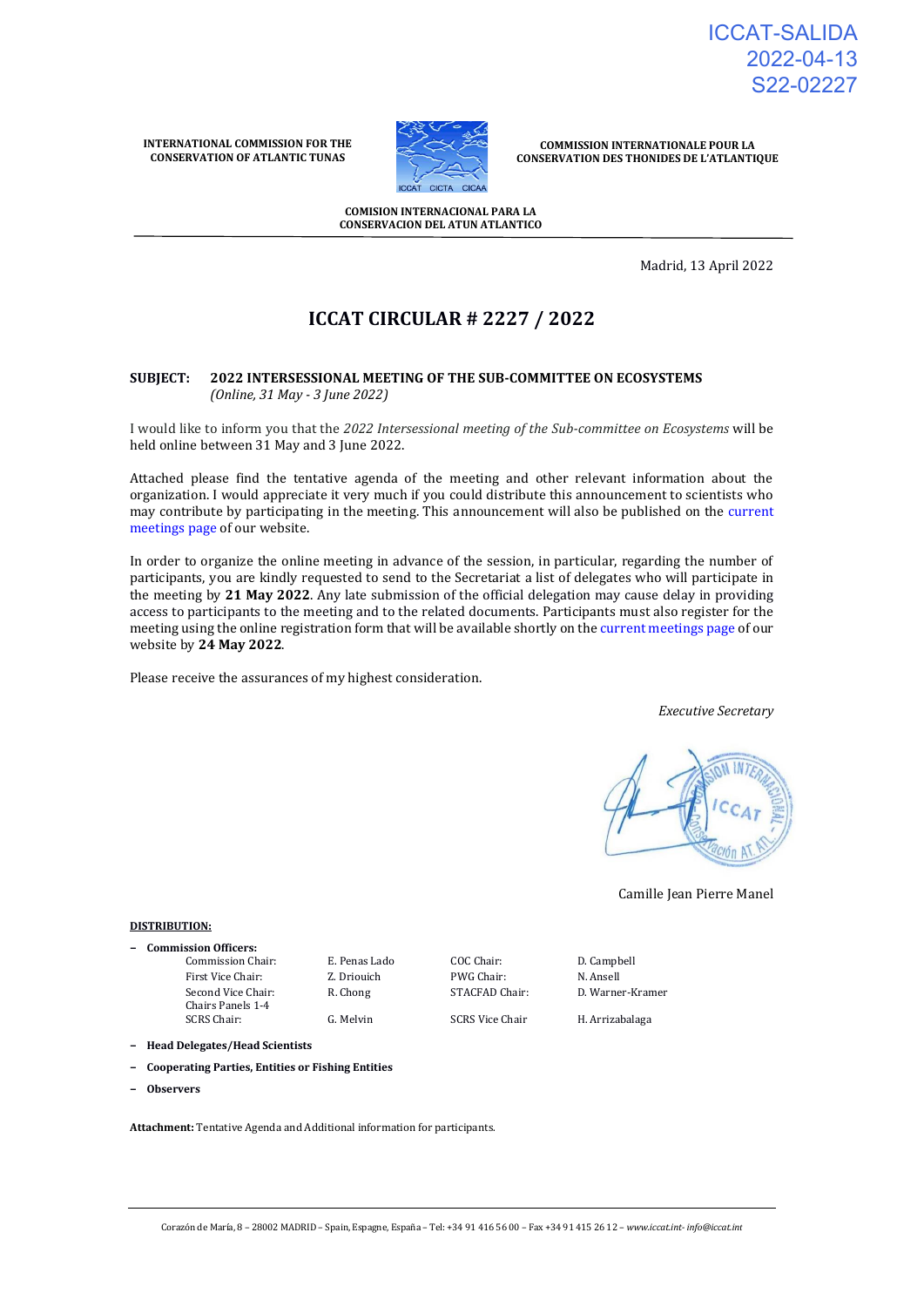

### **2022 INTERSESSIONAL MEETING OF THE SUB-COMMITTEE ON ECOSYSTEMS (SC-ECO)**

*(Online, 31 May - 3 June 2022)*

### **Objectives**

The Sub-committee will review progress in updating the Ecosystem Report Card as well as other key issues relating to ecosystems and their management. In addition, The Sub-committee will address issues related to bycatch, bycatch mitigation, and statistics.

### **Tentative Agenda**

1. Opening, adoption of the Agenda and meeting arrangements

### *Pertaining to Ecosystems*

- 2. Review the progress on developing status indicators, pressure indicators and reference levels for the components of the Ecosystem Report Card.
	- 2.1 Review progress on the development of methods for prioritizing risks and screening and validating indicators.
	- 2.2 Review development of case studies and ecoregions
- 3. Review the intersessional work of the sub-group working on the applicability and functionality of the Ecosystem Report Card (EcoCard) as a tool for monitoring the impacts of ICCAT fisheries.
- 4. Review the progress of the workshop convened to advance the identification of draft ecoregions and foster discussions on their potential use to facilitate the implementation and operationalization of EBFM within ICCAT.
- 5. Review how the terms EAFM and EBFM are being used and clarify which will be used by the Subcommittee.

### *Pertaining to By-catch*

6. Sea Turtles

6.1 Review progress of the collaborative work on sea turtles and presentation of the next steps

7. Effect of the mitigation measures: intra and inter taxa

7.1 Factors affecting bycatch and interactions

- 8. Presentation of the progress made by the Subgroup on Technical Gear Changes (technical changes to the terminal gear)
- 9. Revise the list of bycatch species that are found in the ICCAT database, in conjunction with the Secretariat and national scientists for the purposes of validating those species for ultimate use in research and reports (e.g. ecosystem components).
- 10. Explore the use of scientific reference points as a tool for assessing and managing ICCAT fisheries with respect to bycatch species.
- 11. Investigate available information on hotspots and/or areas with high BPUE to aid in the management of ICCAT fisheries with respect to bycatch species.
- 12. Seabirds: future actions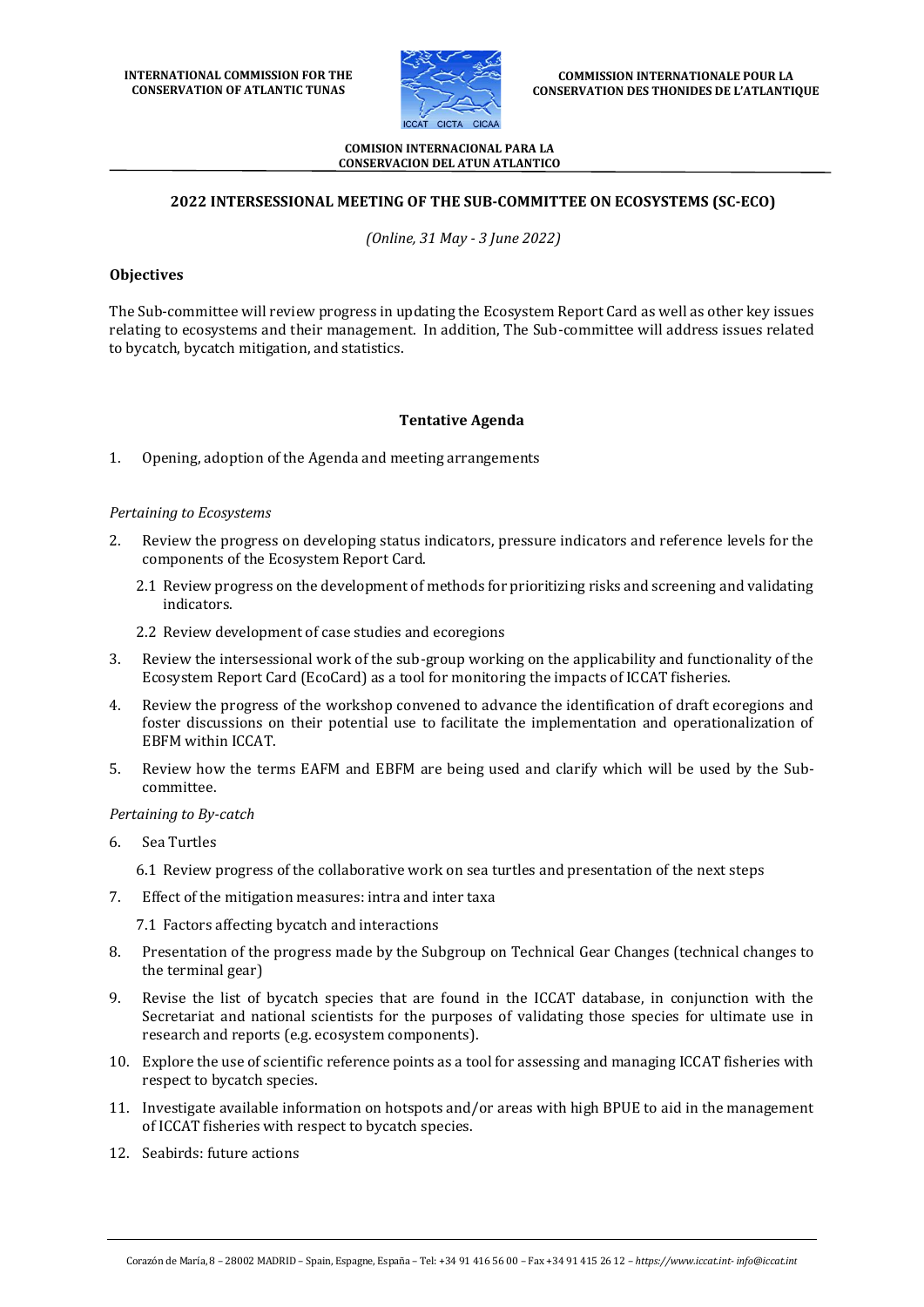

*Pertaining to Ecosystem and By-catch*

- 13. Review feedback received from Species Groups regarding their needs and contributions towards incorporating/developing ecosystem including bycatch considerations and discuss additional mechanisms to effectively coordinate, integrate and communicate ecosystem-relevant research across the ICCAT Species Groups and within the SCRS
- 14. Review mechanisms for SC-ECO to work across all Species Groups of the SCRS on the issues related with multi-species (e.g. environmental impacts, multi-species trade-offs, integration of ecological considerations into management procedures) similar to the WGSAM or the Sub-committee on Statistics
- 15. Contractor's report on the Quasi-Quantitative Risk Assessment Approach
- 16. Other matters
	- 16.1 Update on status of EFFDIS: CPCs identified as having reported T2CE datasets with incomplete information on effort (catches without effort), report revisions to ICCAT with the missing effort included and whenever possible the catches of the three major shark species (POR, BSH, SMA)
	- 16.2 Estimate the fractions of the total longline catches that do not have sufficient effort information in T2CE and estimate the impact of those datasets on the estimates of EFFDIS
	- 16.3 Preview of the Global Environmental Fund ECOTEST project.
- 17. Adoption of the report and closure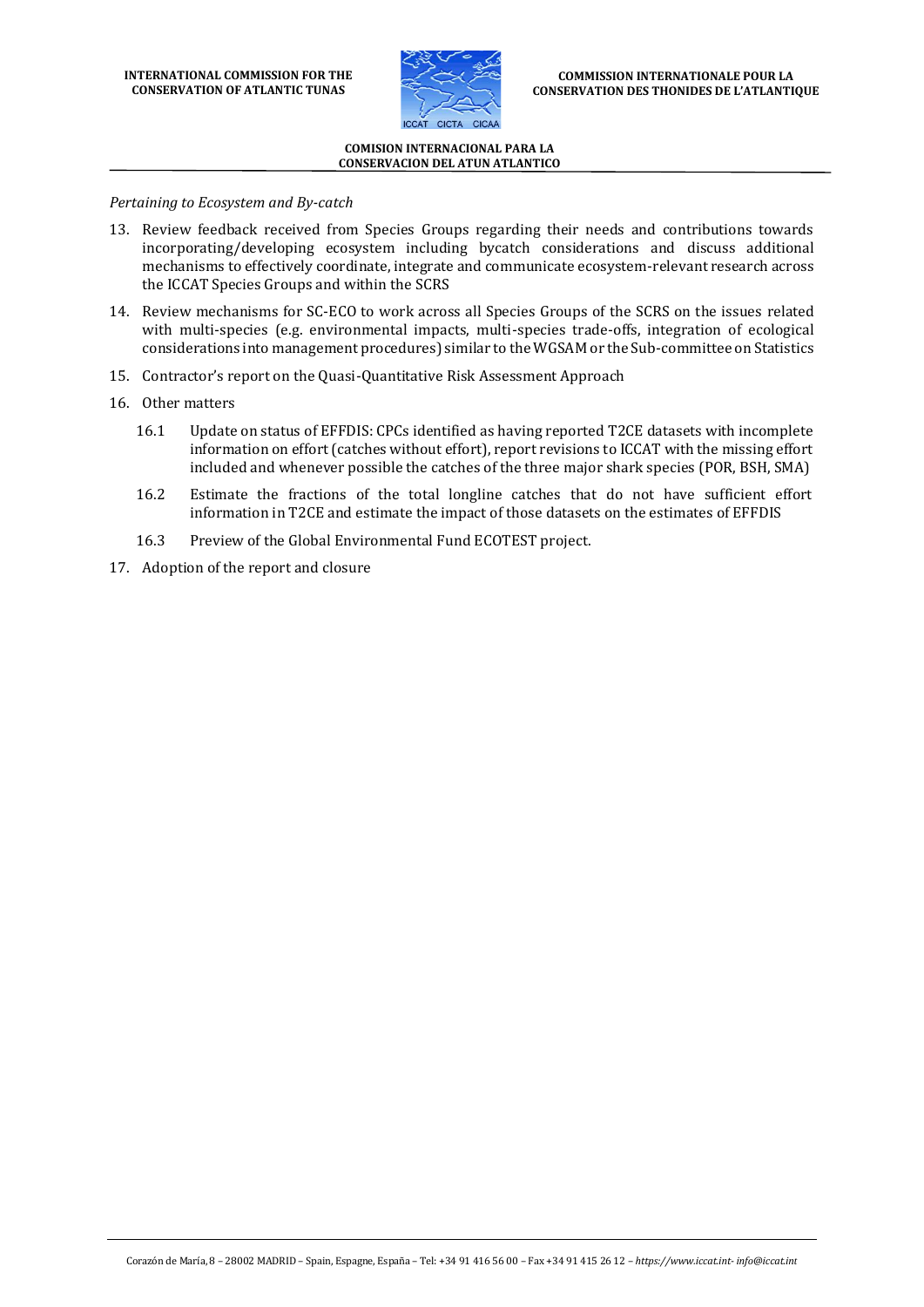

## **Additional information for participants**

### **1. Date and venue**

The meeting will be held online between 31 May and 3 June 2022. Meeting hours will be from **11:00 - 16:30 CEST (UTC +2)** to account for time zone differences, with a 30-minute break around 13:30.

### **2. Contact information**

Chairs of the meeting:

Alex Hanke [\(Alex.Hanke@dfo-mpo.gc.ca\)](mailto:Alex.Hanke@dfo-mpo.gc.ca) Fisheries and Oceans Canada, 125 Marine Science Drive, St. Andrews, New Brunswick E5B 0E4, Canada

Andrés Domingo [\(adomingo@dinara.gub.uy;](mailto:adomingo@dinara.gub.uy) [dmanchester@gmail.com\)](mailto:dmanchester@gmail.com) Jefe del Laboratorio de Recursos Pelágicos Dirección Nacional de Recursos Acuáticos - DINARA, Laboratorio de Recursos Pelágicos, Constituyente 1497, 11200 Montevideo, Uruguay

Secretariat contact:

Nathan Taylor [\(nathan.taylor@iccat.int\)](mailto:nathan.taylor@iccat.int) International Commission for the Conservation of Atlantic Tunas (ICCAT) C/ Corazón de María 8, 6th floor, 28002 Madrid, Spain Tel: +34 91 416 5600; Fax: +34 91 415 2612

# **3. Language**

The working language for the meeting will be English, as no simultaneous interpretation can be provided. Scientific documents can be written in English, Spanish or French.

# **4. Call for scientific papers and presentations**

Participants are encouraged to submit relevant scientific papers. In order to better organize the meetings, in 2014 the SCRS established deadlines for submitting documents, which were revised in 2015. These deadlines provide the rapporteurs with valuable information to better fit the meeting timetable as well as allow the Secretariat to make the documents available to participants in advance of the meeting. In 2015 and 2019 the SCRS "*proposed that a new deadline for the submission of SCRS documents and presentations should be implemented; these documents/presentations should be provided in their entirety at least one week before the meeting in which they are to be presented to facilitate their review by participating scientists prior to these meetings*". As such the full documents and presentations for this meeting should be provided to [info@iccat.int](mailto:info@iccat.int) o[r nathan.taylor@iccat.int](mailto:nathan.taylor@iccat.int) by **24 May 2022**. Documents and presentations provided after the latter deadline will not be accepted unless previously authorized by the Chair. Authors are reminded to closely follow the *[Guidelines for Authors of Scientific Documents for the ICCAT SCRS and Collective Volume](https://www.iccat.int/Documents/SCRS/Other/Guide_ColVol_ENG.pdf)  [Series](https://www.iccat.int/Documents/SCRS/Other/Guide_ColVol_ENG.pdf)*. Furthermore, the original documents (text, tables, and figures) should be prepared in WORD or compatible software.

# **5. Registration**

Participants are kindly requested to register for the meeting by **24 May 2022** at the latest. Early registration is essential for the Secretariat to ensure the setting up of the online platform. **Online registration** must be completed through the ICCAT [current meetings page](https://www.iccat.int/en/Meetings.html) o[r Registration form.](https://www.iccat.int/en/formmeet.html) All delegates from CPCs wishing to attend the meeting must notify in advance their Head Delegate or Head Scientist to ensure that they are included in the official list that must be sent to the Secretariat by **21 May 2022**.